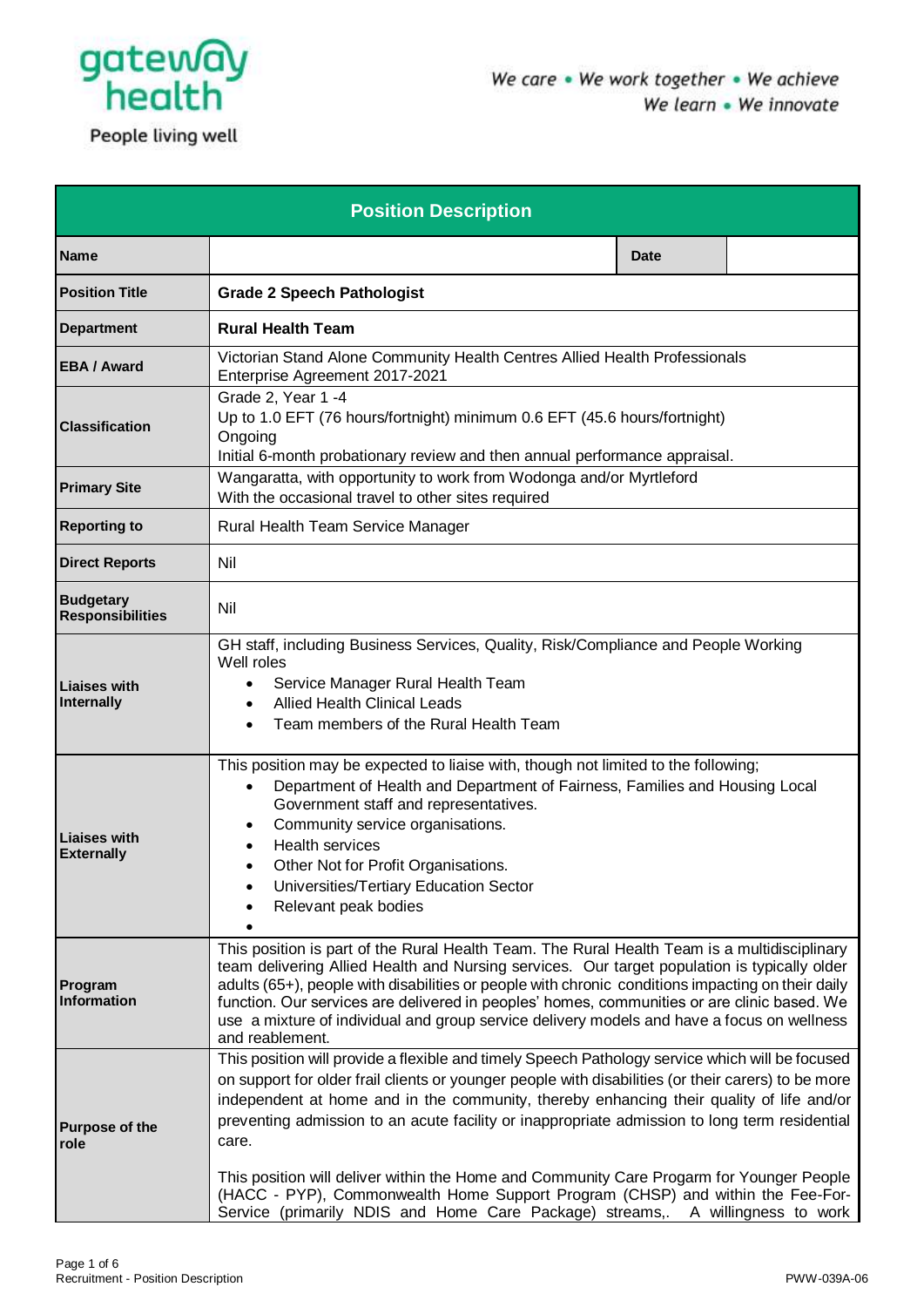

|                                       | seamlessly across all Gateway Health public and fee for service funded programs is required<br>as resources permit.                                                                                                                                                                                                                                                                                                                                                                                                                                                                                                                                                                                          |                                                                                                                                                                                                                                                                                                                      |  |  |
|---------------------------------------|--------------------------------------------------------------------------------------------------------------------------------------------------------------------------------------------------------------------------------------------------------------------------------------------------------------------------------------------------------------------------------------------------------------------------------------------------------------------------------------------------------------------------------------------------------------------------------------------------------------------------------------------------------------------------------------------------------------|----------------------------------------------------------------------------------------------------------------------------------------------------------------------------------------------------------------------------------------------------------------------------------------------------------------------|--|--|
|                                       |                                                                                                                                                                                                                                                                                                                                                                                                                                                                                                                                                                                                                                                                                                              |                                                                                                                                                                                                                                                                                                                      |  |  |
|                                       | Clinical Lead.                                                                                                                                                                                                                                                                                                                                                                                                                                                                                                                                                                                                                                                                                               | This position is part of the Rural Health Team and reports to the Speech Pathology                                                                                                                                                                                                                                   |  |  |
|                                       | Gateway Health is a not-for-profit Company limited by guarantee and a registered<br>Community Health Service under the Health Services Act 1988 (Vic).                                                                                                                                                                                                                                                                                                                                                                                                                                                                                                                                                       |                                                                                                                                                                                                                                                                                                                      |  |  |
|                                       | Vision:                                                                                                                                                                                                                                                                                                                                                                                                                                                                                                                                                                                                                                                                                                      | People Living Well                                                                                                                                                                                                                                                                                                   |  |  |
|                                       | Our<br><b>Purpose:</b>                                                                                                                                                                                                                                                                                                                                                                                                                                                                                                                                                                                                                                                                                       | To provide care and services that connect the community and<br>strengthed individual and population health and wellbeing                                                                                                                                                                                             |  |  |
|                                       | Our<br>Values:                                                                                                                                                                                                                                                                                                                                                                                                                                                                                                                                                                                                                                                                                               | Values reflect the way we interact, connect and work with every client,<br>with partners, with volunteers and with one another. Principles shape<br>the way we plan and design our services and business<br>systems. Together they underpin organisational culture, strategy and<br>the way we deliver our services. |  |  |
|                                       |                                                                                                                                                                                                                                                                                                                                                                                                                                                                                                                                                                                                                                                                                                              | We CARE – We ACHIEVE – We LEARN – We WORK TOGETHER –<br>We INNOVATE                                                                                                                                                                                                                                                  |  |  |
|                                       | Our<br><b>Principles:</b>                                                                                                                                                                                                                                                                                                                                                                                                                                                                                                                                                                                                                                                                                    | We advocate for fair and equitable access to health care and<br>wellbeing services for all.                                                                                                                                                                                                                          |  |  |
|                                       |                                                                                                                                                                                                                                                                                                                                                                                                                                                                                                                                                                                                                                                                                                              | We respect the strength of individuals and the community, and their<br>capacity to recover from adversity.                                                                                                                                                                                                           |  |  |
|                                       |                                                                                                                                                                                                                                                                                                                                                                                                                                                                                                                                                                                                                                                                                                              | We recognize the importance of adaptability and responsiveness to<br>enable us to deliver on our commitment to the community.                                                                                                                                                                                        |  |  |
| <b>About Gateway</b><br><b>Health</b> |                                                                                                                                                                                                                                                                                                                                                                                                                                                                                                                                                                                                                                                                                                              | We actively listen and work alongside the community and each other<br>to design and deliver better solutions.                                                                                                                                                                                                        |  |  |
|                                       |                                                                                                                                                                                                                                                                                                                                                                                                                                                                                                                                                                                                                                                                                                              | We believe a learning culture is critical to enhancing the wellbeing of<br>staff, clients and the community.                                                                                                                                                                                                         |  |  |
|                                       |                                                                                                                                                                                                                                                                                                                                                                                                                                                                                                                                                                                                                                                                                                              | We contribute to creation of a connected and integrated health and<br>community care system to achieve the best outcomes for our clients<br>and community.                                                                                                                                                           |  |  |
|                                       | Gateway Health strives for an achievement culture that encourages innovation and<br>initiative. We build and foster strengths-based programs that focus on support and<br>recovery. Our staff are our greatest asset.                                                                                                                                                                                                                                                                                                                                                                                                                                                                                        |                                                                                                                                                                                                                                                                                                                      |  |  |
|                                       | The organisation employs over 380 staff providing a range of primary health and welfare<br>services across the Ovens Murray region in North East Victoria and parts of Southern<br>New South Wales. Gateway Health serves all people, and is committed to improving<br>individual and population health outcomes. We will do this by providing health care and<br>support to individuals and communities in times of need, and by actively working with our<br>partners to address the social and environmental determinants of health. They are<br>delivered through a mix of centre-based services in Wodonga, Wangaratta and<br>Myrtleford, and outreach services to rural communities across the region. |                                                                                                                                                                                                                                                                                                                      |  |  |
|                                       | Gateway Health is committed to creating a workforce that reflects the communities we<br>serve. We believe that a workforce that recognises and celebrates diversity will best<br>meet the health and well-being needs of all people we serve including Aboriginal and<br>Torres Strait Islander peoples; people with a disability; lesbian, gay, bisexual,<br>transgender and gender diverse people; inter sex people; people experiencing health<br>inequalities; and culturally and linguistically diverse people.                                                                                                                                                                                         |                                                                                                                                                                                                                                                                                                                      |  |  |
|                                       | <b>Review of Position Descriptions:</b>                                                                                                                                                                                                                                                                                                                                                                                                                                                                                                                                                                                                                                                                      | This position description will be reviewed annually (July each year), during annual<br>appraisals, when the position becomes vacant or as deemed necessary.                                                                                                                                                          |  |  |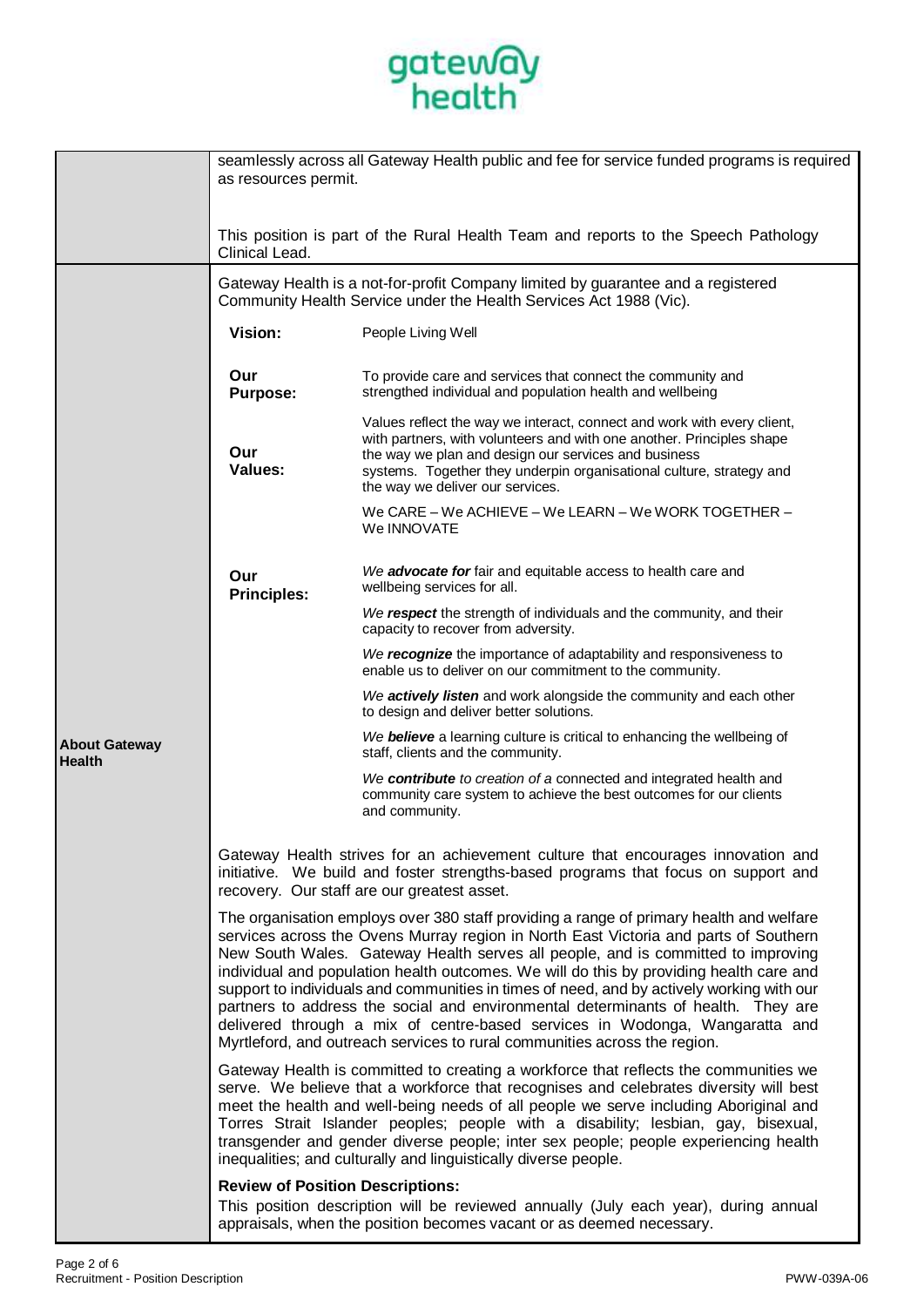

| Code of<br><b>Conduct</b>                                                                                  | Employees are expected to, at all times:<br>Adhere to the Gateway Health Code of Conduct including the Child Safe<br>Procedures<br>Maintain a high professional standard and work with integrity<br>٠<br>Develop collaborative working relationships<br>٠<br>Communicate with respect and tolerance<br>$\bullet$<br>Maintain a client focus<br>$\bullet$<br>Adopt a Continuous Improvement approach<br>Work within legislative and compliance framework.                                                                                                                                                                                                                                                                                                                                                                                                                                                                                                                                                                                                                                                                                                                                                                                                                                                                                                                                                                                                                                                                                                                                                                                                                                                                                                                                                                                                                                                                                                                                                                                                                                                                                                                                                                                                                                                  |  |  |  |
|------------------------------------------------------------------------------------------------------------|-----------------------------------------------------------------------------------------------------------------------------------------------------------------------------------------------------------------------------------------------------------------------------------------------------------------------------------------------------------------------------------------------------------------------------------------------------------------------------------------------------------------------------------------------------------------------------------------------------------------------------------------------------------------------------------------------------------------------------------------------------------------------------------------------------------------------------------------------------------------------------------------------------------------------------------------------------------------------------------------------------------------------------------------------------------------------------------------------------------------------------------------------------------------------------------------------------------------------------------------------------------------------------------------------------------------------------------------------------------------------------------------------------------------------------------------------------------------------------------------------------------------------------------------------------------------------------------------------------------------------------------------------------------------------------------------------------------------------------------------------------------------------------------------------------------------------------------------------------------------------------------------------------------------------------------------------------------------------------------------------------------------------------------------------------------------------------------------------------------------------------------------------------------------------------------------------------------------------------------------------------------------------------------------------------------|--|--|--|
| <b>Key Responsibilites and Accountabilities</b>                                                            |                                                                                                                                                                                                                                                                                                                                                                                                                                                                                                                                                                                                                                                                                                                                                                                                                                                                                                                                                                                                                                                                                                                                                                                                                                                                                                                                                                                                                                                                                                                                                                                                                                                                                                                                                                                                                                                                                                                                                                                                                                                                                                                                                                                                                                                                                                           |  |  |  |
| <b>Role Specific</b>                                                                                       |                                                                                                                                                                                                                                                                                                                                                                                                                                                                                                                                                                                                                                                                                                                                                                                                                                                                                                                                                                                                                                                                                                                                                                                                                                                                                                                                                                                                                                                                                                                                                                                                                                                                                                                                                                                                                                                                                                                                                                                                                                                                                                                                                                                                                                                                                                           |  |  |  |
| $\bullet$<br>applicable)<br>where appropriate.<br>$\bullet$<br>٠<br>appropriately and timely.<br>$\bullet$ | To assess clients' functional capacity, in their home environment and/or local community and make relevant<br>recommendations for evidence based therapy and provision of appropriate aids and equipment (if<br>To be a strong Speech Pathology voice within the multi-disciplinary Rural Health Team, liaising with<br>and referring to other team members, in order to provide an optimum level of client independence<br>Effectively collaborate with and refer to other health professionals and agencies as appropriate to<br>ensure coordinated services.<br>Work seamlessly across all Speech Pathology services -public and private-, as required, to maximise<br>service access and continuity of care for clients.<br>To act as a strong Speech Pathology advocate and resource for clients, caregivers, health<br>professionals, and community groups, as required<br>Positively participate in and support organisational supervision.<br>Role model high standards of professional practice and conduct in client service delivery, working in<br>partnership with colleagues and agencies.<br>Funding and Service Agreement Targets are met to ensure Clients are exited from the program<br>Meet service delivery targets.<br>Participate in and lead other duties as directed.<br>Provide evidence-based practice in line with professional and funding requirements<br>Complete high-quality clinical notes within agreed time frames and in accordance with GH and<br>relevant professional body policies and procedures.<br>Complete all program specific administrative tasks within the required time frames.<br>All data is entered onto designated service databases, including excel spreadsheets.<br>Databases are kept up to date at all times<br>Timely and accurate commencement and maintenance of client records, financial and statistical data<br>and any other information per organisational policy.<br>Participation in regular performance reviews and appraisals<br>Competently use all relevant organisational databases - including but not limited to VHIMS,<br>RelainSys, clinical software, financial software<br>Active participation in Professional Development<br>Active participation in specific clinical supervision<br>Completion of Mandatory training |  |  |  |
| <b>Financial Management</b>                                                                                |                                                                                                                                                                                                                                                                                                                                                                                                                                                                                                                                                                                                                                                                                                                                                                                                                                                                                                                                                                                                                                                                                                                                                                                                                                                                                                                                                                                                                                                                                                                                                                                                                                                                                                                                                                                                                                                                                                                                                                                                                                                                                                                                                                                                                                                                                                           |  |  |  |
|                                                                                                            | Follow all Gateway Health financial procedures<br>Data entered and invoices raised (where appropriate) and processed within funding / program deadlines                                                                                                                                                                                                                                                                                                                                                                                                                                                                                                                                                                                                                                                                                                                                                                                                                                                                                                                                                                                                                                                                                                                                                                                                                                                                                                                                                                                                                                                                                                                                                                                                                                                                                                                                                                                                                                                                                                                                                                                                                                                                                                                                                   |  |  |  |

• Understand funding models and monitor activity targets relevant to your position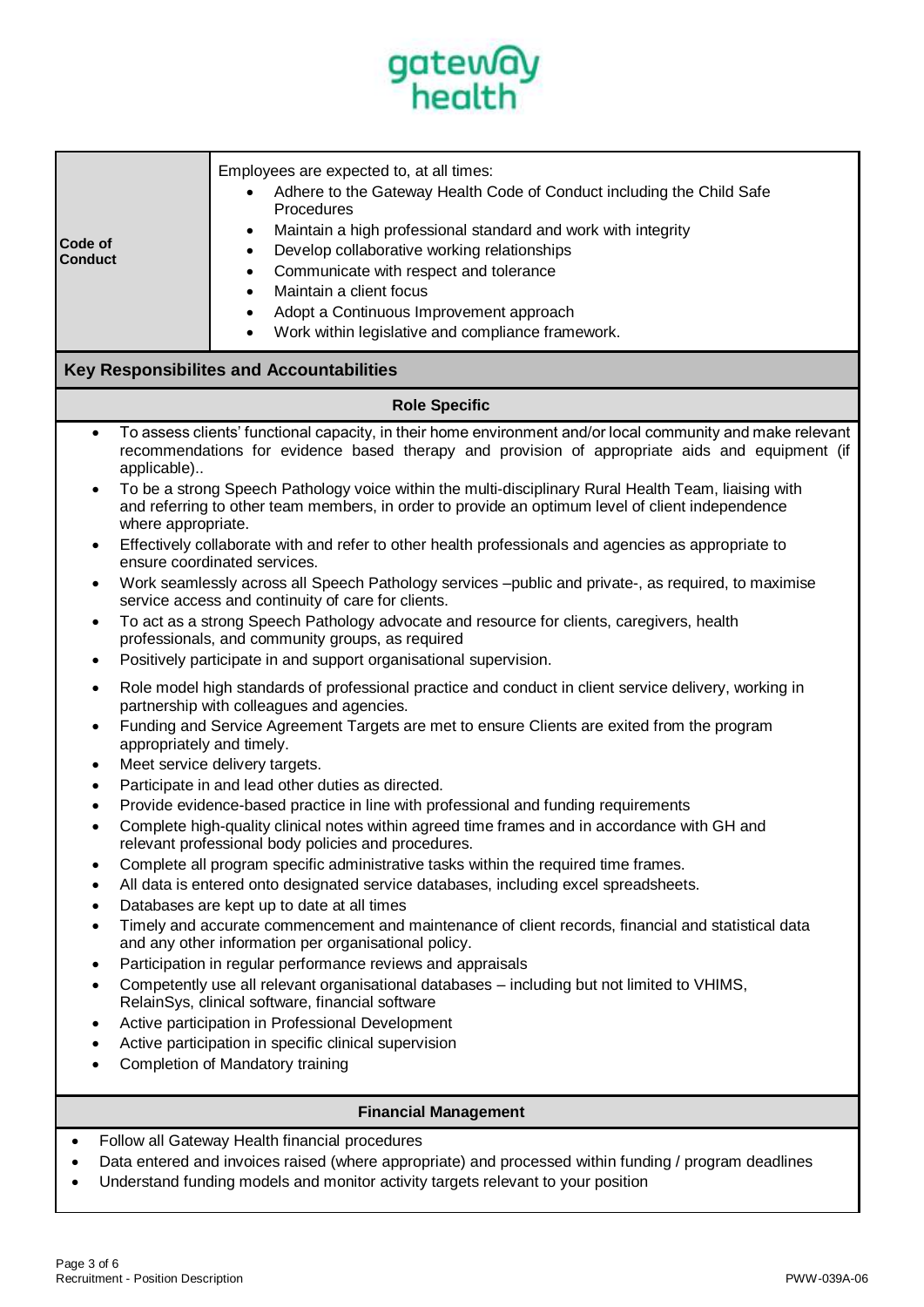

# **People**

- Develop and maintain professional relationships with internal and external stakeholders.
- Contribute to productive and positive team meetings.
- Willingness to engage in a flexible work.
- Positively contribute to the culture and spirit of the Rural Health Team, work environment and to GH.
- Your behaviour is congruent with organisational values, behaviours and goals
- Contribute to the development of procedures and systems within this program
- Positively embrace and adopt change as it occurs.
- Attend and contribute to Speech Pathology, Rural Health Team and All Staff meetings

## **Technical Skills / Industry Knowledge**

- In collaboration with clients, provide a high level of expert Speech Pathology intervention in accordance with relevant guidelines, professional code of ethics and Gateway Health Policy and Procedures.
- Supervise Grade 1 Speech Pathologists, Speech Pathology students and Allied Health Assistants (AHAs) when deemed appropriate.
- Initate and lead quality improvement activities within Speech Pathology and the Rural Health Team.
- Comply with funding requirements
- Complete annual renewal of registration to practice with Speech Pathology Australia

# **Organisational Responsibilities**

- As outlined in the Code of Conduct ensure all interactions are undertaken in accordance with the behaviours set
- Maintain privacy and confidentiality at all times
- Ensure an understanding of individual responsibility for safety, quality and risk and adhere to all relevant legislation, regulations and organisational policies, procedures and guidelines.
- Working within the Risk Management Framework, identify, report and manage risks and ensure actions are taken to prevent and minimise harm to yourself, your colleagues, consumers, members of the public and the organisation.
- Actively contribute to quality assurance initiatives and other program activities to meet all relevant benchmarking and accreditation standards.
- Contribute to organisational quality activites to ensure continual review and improvement.
- Contribute to a safe and welcoming workplace at all times.
- Develop and maintain a personal care plan and attendance in the Gateway Health Clinical Supervision or Line Management Meetings
- Protect the rights, safety and wellbeing of children and provide a child safe environment.
- To continually develop both personally and professional to meet the changing needs of your position, career and organisation.
- As this position is within a community health service the occupant may be asked to be temporarily redeployed to meet the Health Service's responsibilities in the event of a disaster or emergency. Any such changes will be made in consultation with the occupant.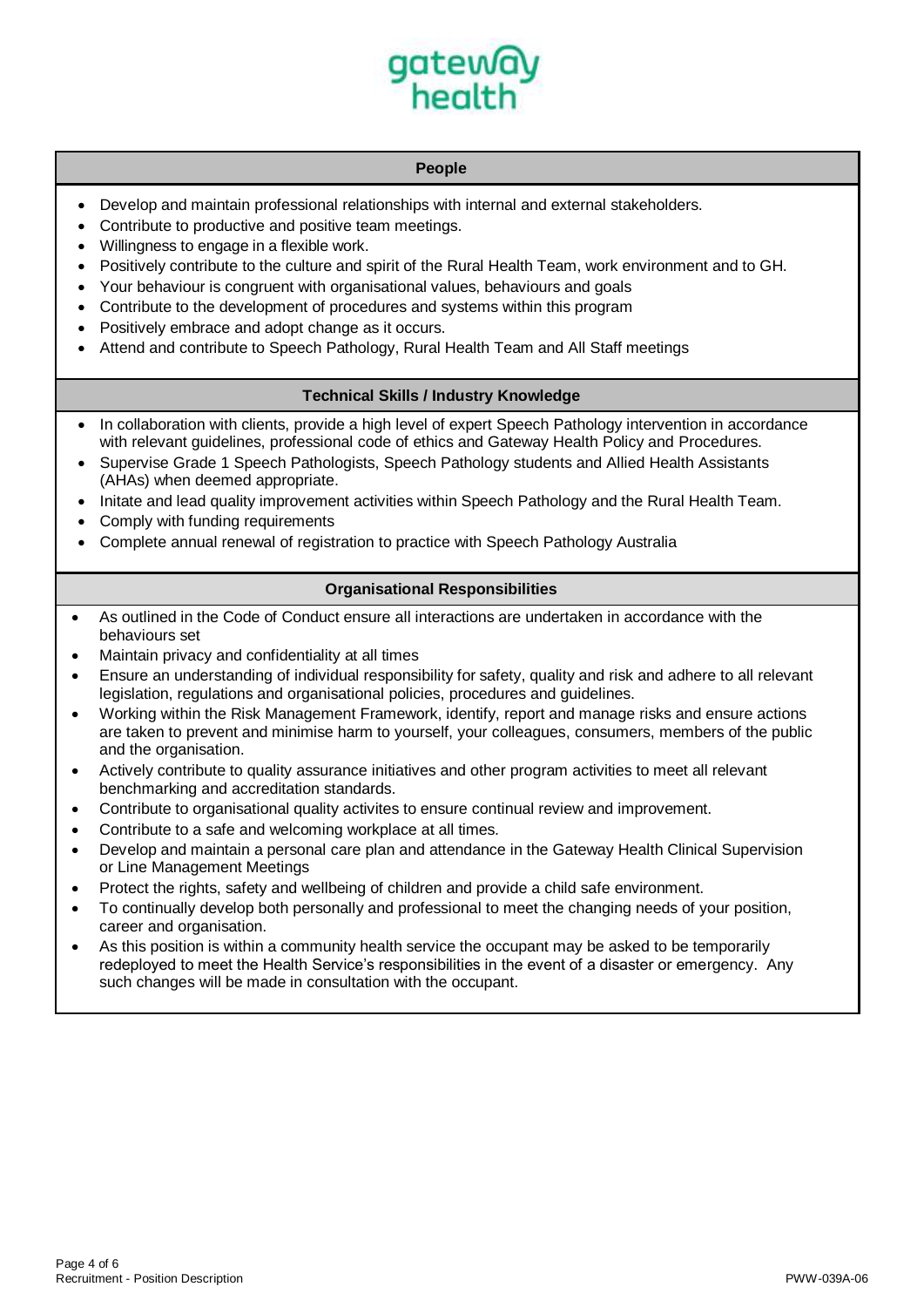

# **Inherent Requirements**

Gateway Health has a duty of care to all staff. The purpose of this section is to ensure that you fully understand and are able to perform the inherent requirements of the position (with reasonable adjustments if required) and that you are not placed in an environment or given tasks that would result in risks to your safety or the safety of others.

The position may require the following tasks among other things:

- Manual handling (pushing, pulling, lifting, holding, carrying)
- Sitting, standing, bending, reaching
- Computer work, data entry
- Operating equipment
- Use of personal protective equipment
- General waste handling
- Driving motor vehicles
- Dealing with anxious or upset staff, consumers or members of the public
- Work at and travel to other locations will be required

# **Key Selection Criteria**

*Applicants MUST address the Selection Criteria below when completing an employment application*

### **Essential**

- **1.** Ability to behave in accordance to the Gateway Health Values of We Care, We work together, We achieve, We learn, We innovate.
- **2.** Tertiary qualifications in Speech Pathology
- **3.** Certified Practicing Member of Speech Pathology Australia
- **4.** Demonstrated experience working in a multidisciplinary team
- **5.** Demonstrated understanding of capacity building approaches to promoting health and independence
- **6.** Demonstrated understanding of evidence based practice
- **7.** Experience with quality improvement activities
- **8.** Demonstrated ability in IT systems including Microsoft Office (Outlook, Word/typing skills) and client information management systems.
- **9.** Demonstrated ability to be self directed and motivated
- **10.**Well-developed verbal and written communication skills with the capability to prepare reports and correspondence in clear information in a manner appropriate to the purpose and audience.

#### **Mandatory Requirements**

- **11.**Current Australian Drivers Licence or accepted International Drivers licence
- **12.**Confirmation of your right to work in Australia, Satisfactory National/International Police, National Disability Inclusion Scheme Worker Check and Victorian Working with Children Checks must be provided prior to commencement.
- **13.**Evidence of COVID Vaccination or Contraindication must be provided prior to commencement.

#### **Desirable**

**14.**Clinical experience in Community Aged Care and Disability

**15.**Clinical experience in a range of models of service, including public and private funded services